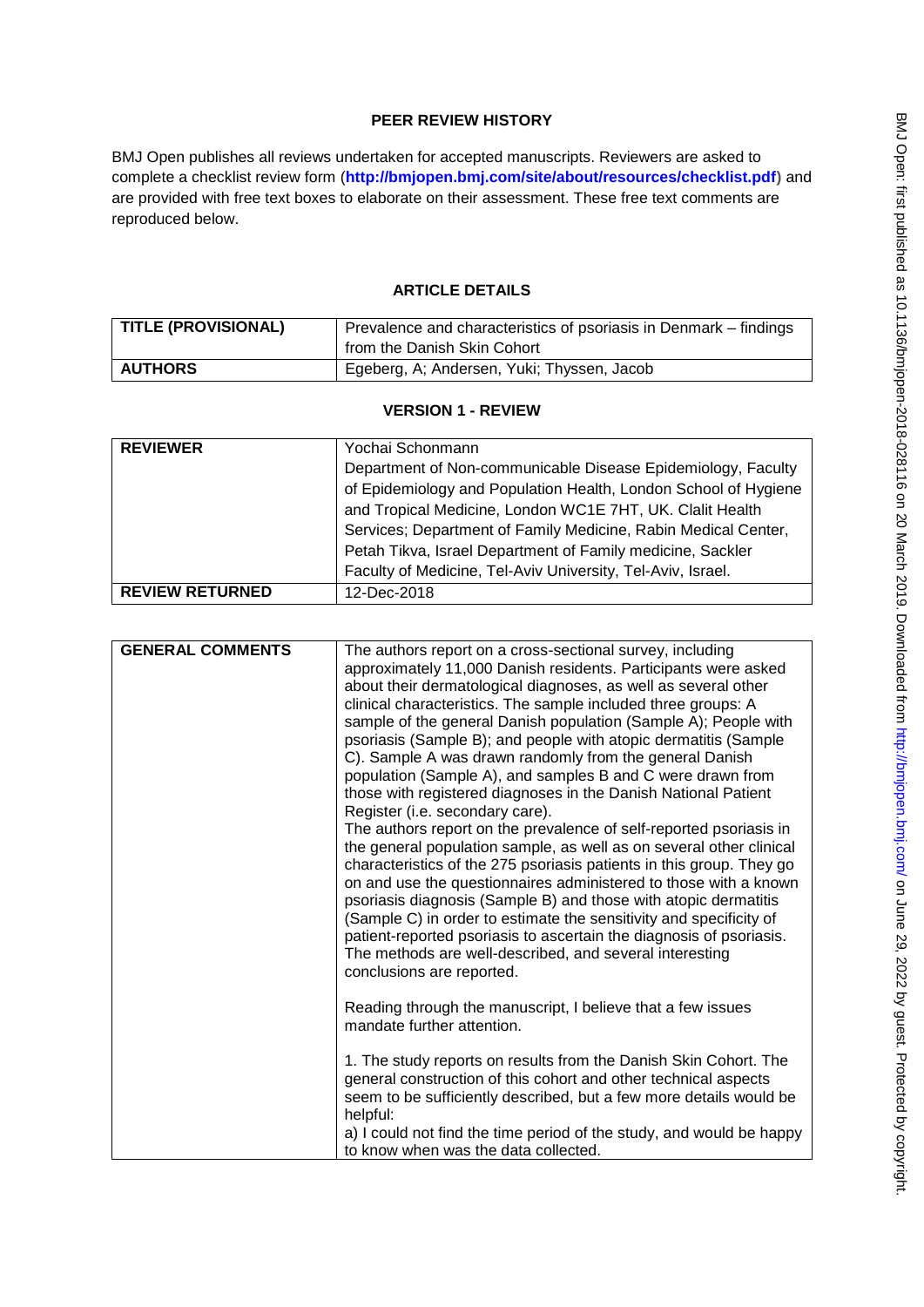| b) It was not clear to me what was the setting of the participants'<br>interviews. Were they conducted face-to-face? Was it a telephone<br>interview?                                                                                                                                                                                                                                                                                                                                                                                                                                                                                                                                                                                                                                                                                                                                                                                                                                                                                                                                                                                                                                                    |
|----------------------------------------------------------------------------------------------------------------------------------------------------------------------------------------------------------------------------------------------------------------------------------------------------------------------------------------------------------------------------------------------------------------------------------------------------------------------------------------------------------------------------------------------------------------------------------------------------------------------------------------------------------------------------------------------------------------------------------------------------------------------------------------------------------------------------------------------------------------------------------------------------------------------------------------------------------------------------------------------------------------------------------------------------------------------------------------------------------------------------------------------------------------------------------------------------------|
| 2. The psoriasis and the atopic dermatitis groups were defined<br>based on diagnoses in the Danish National Patient Register, which<br>seems to include only secondary care data. If indeed this is the<br>case, than this implies that the included patients in samples B and<br>C are likely to be those with severe psoriasis and severe atopic<br>dermatitis. I believe this point should be made clear to the reader<br>in both the methods section, and when discussing the study<br>results and limitations.                                                                                                                                                                                                                                                                                                                                                                                                                                                                                                                                                                                                                                                                                      |
| 3. The data in figure 1 suggests that over half of those with self-<br>reported psoriasis were diagnosed by non-dermatologists (i.e.<br>GPs?). Does this mean that such patients would not have been<br>captured in Sample B (the psoriasis patients sample)? Perhaps<br>some brief elaboration on the relevant structure of the Danish<br>health system would help to clarify which physicians usually<br>diagnose psoriasis patients in Denmark, and whether this is<br>captured electronically.<br>To what extent is mild-moderate psoriasis captured in this<br>electronic register?                                                                                                                                                                                                                                                                                                                                                                                                                                                                                                                                                                                                                 |
| 4. One of the study's main conclusions is that the the self-reported<br>psoriasis prevalence was 7.9%. The authors interpret this as<br>evidence that register-based studies underestimate the prevalence<br>of psoriasis. This seems reasonable, but I believe the authors<br>should consider mentioning other potential sources of bias for this<br>estimate                                                                                                                                                                                                                                                                                                                                                                                                                                                                                                                                                                                                                                                                                                                                                                                                                                           |
| a) Affected individuals (i.e. people with a skin chronic skin<br>condition) could be more prone or willing to take part in a survey<br>(i.e. selection bias. Especially when considering the overall<br>participation rate of around 40%)<br>b) Not adjusting for age: Supplementary table 1 shows that the<br>study population was comparable to that of the source population<br>(i.e. the entire Danish population), although "marginally skewed".<br>However, most of the results described in the paper refer to<br>Sample A, which is not specifically shown in Supplementary table<br>1. I believe it could useful to show the age- and sex-distributions of<br>each of the 3 samples separately. If the age distribution of sample<br>A is not similar to that of the general Danish population, this<br>means the prevalence estimates are biased (e.g. if sample A<br>population is older than the general population, we would expect<br>increased psoriasis prevalence).<br>The authors could consider presenting age-standardised<br>estimates, or mention the potential for bias in the discussion if the<br>sample-specific age-distribution is not similar to the general<br>population. |
| 5. The authors attempted to assess the validity of patient-reported<br>psoriasis. This is an important topic, as addressing the 'gap'<br>between register-based data and 'real patients' is important for<br>future research. Such validation studies are very much needed,<br>and the authors succeeded in utilising their available data to<br>address this topic. Nonetheless, they made several assumptions<br>that could perhaps be made more explicit.                                                                                                                                                                                                                                                                                                                                                                                                                                                                                                                                                                                                                                                                                                                                             |
| a) Sensitivity - as I mentioned above, this is probably the<br>sensitivity to ascertain the presence of severe psoriasis. If I                                                                                                                                                                                                                                                                                                                                                                                                                                                                                                                                                                                                                                                                                                                                                                                                                                                                                                                                                                                                                                                                           |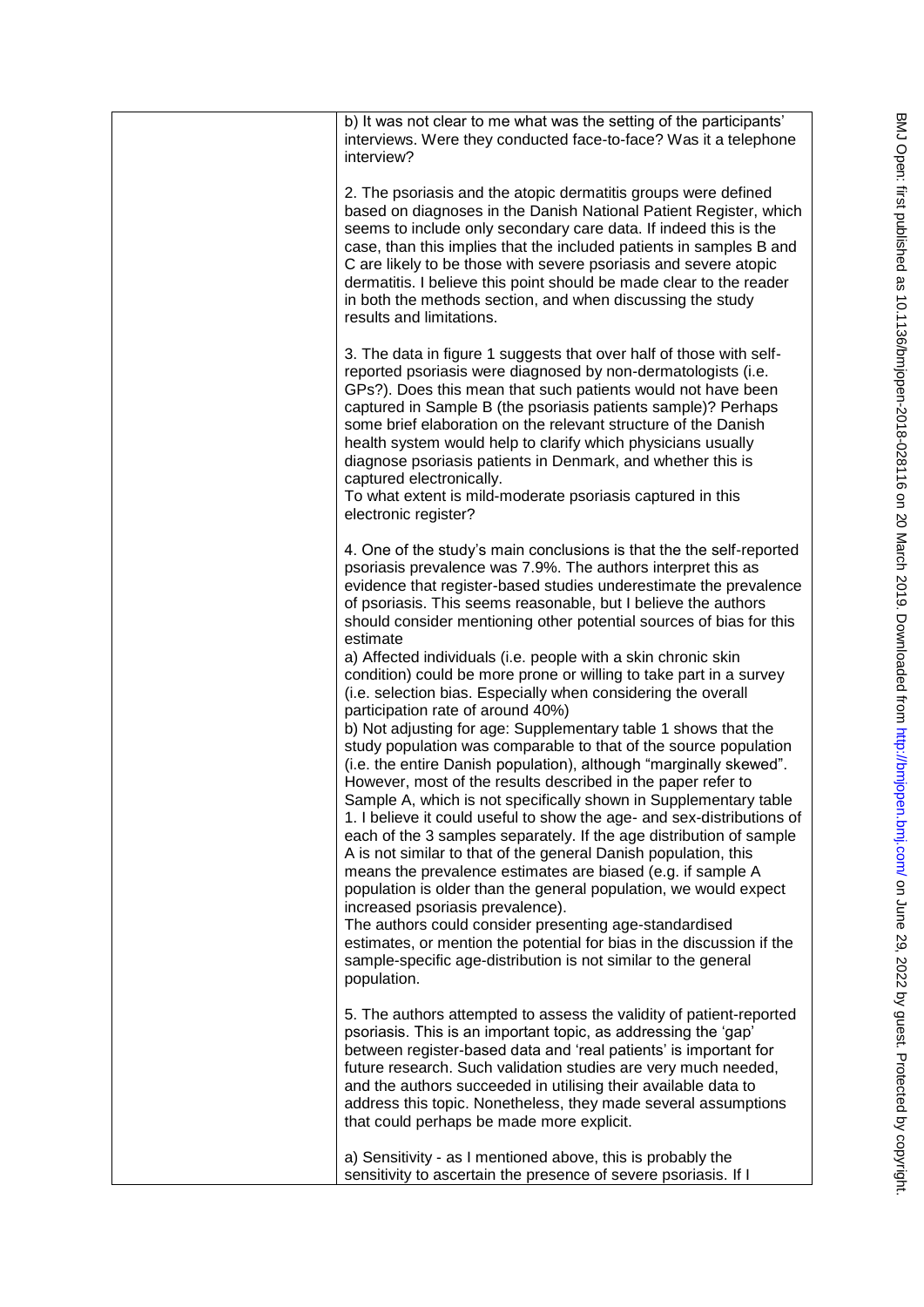| understand correctly, this is the proportion of patients diagnosed in<br>secondary care that also reported having the diagnosis. This<br>probably should be made explicit in the text.                                                                                                                                                                                                                                                                                                                                                                                                                                                                                                                                                                                                                                                                                                                                                                                                                                                                                                                                                                                                                                                                                                                                                                                                                                                                                                                                                                                                                                                                                                                                                                                                                                                                                                                                                                                                        |
|-----------------------------------------------------------------------------------------------------------------------------------------------------------------------------------------------------------------------------------------------------------------------------------------------------------------------------------------------------------------------------------------------------------------------------------------------------------------------------------------------------------------------------------------------------------------------------------------------------------------------------------------------------------------------------------------------------------------------------------------------------------------------------------------------------------------------------------------------------------------------------------------------------------------------------------------------------------------------------------------------------------------------------------------------------------------------------------------------------------------------------------------------------------------------------------------------------------------------------------------------------------------------------------------------------------------------------------------------------------------------------------------------------------------------------------------------------------------------------------------------------------------------------------------------------------------------------------------------------------------------------------------------------------------------------------------------------------------------------------------------------------------------------------------------------------------------------------------------------------------------------------------------------------------------------------------------------------------------------------------------|
| b) Specificity - was calculated as the proportion of atopic<br>dermatitis patients that reported they did not have psoriasis.<br>According to the study-design none of them had a psoriasis<br>diagnosis. The derived 88% specificity estimate is an interesting<br>figure, but probably not completely representative of the general<br>population (as it was calculated from a very specific patient<br>population, those with [probably severe] adult atopic dermatitis). I<br>would assume that in such a specific population the accuracy of<br>patient-report would be different than the general population (i.e.<br>these are more 'experienced' patients). I therefore believe that the<br>derived specificity estimate is not necessarily applicable 'as-is' to<br>the general population. It is probably a reasonable estimate, but I<br>think think this should be discussed to avoid confusion.<br>c) The most critical issue, in my opinion, is that of the reported<br>positive and negative predictive values for self-reported psoriasis<br>to detect physician-diagnosed disease. The PPV and NPV tell us<br>what is the probability that a given response to a questionnaire is<br>correct, and are therefore of great interest. However, I'm afraid the<br>calculation presented in Table 2 is a bit misleading: The PPV and<br>NPV are dependent on the underlying population. The authors<br>combined the psoriasis sample and the non-psoriasis AD sample<br>to creat an artificial population (over 50% of the combined<br>population had psoriasis). This makes the PPV spuriously high.<br>The 88% PPV would, therefore, only be applicable to similar (not<br>realistic) populations with ~50% psoriasis prevalence. Even if we<br>assume that the sensitivity and specificity are not heavily biased<br>(see my comments above), when we apply them to the general<br>population (e.g. psoriasis prevalence of 8%), we get a much lower<br>PPV, of less than 40%. |
| These issues could be addressed in several ways:<br>a) Preferably - calculate the actual sensitivity and specificity in the<br>general population, using Sample A (if it can be linked to the<br>Danish Patient Register, and if that data is available to the<br>authors)<br>b) If additional analyses cannot be done, I would suggest<br>discussing the limitations of the sensitivity and specificity<br>estimates, and presenting the expected PPV/NPV in the general<br>population.<br>c) The authors could consider presenting the positive and negative<br>likelihood ratios instead of PPV/NPV (measures that are<br>independent of the population prevalence and pre-test probability)                                                                                                                                                                                                                                                                                                                                                                                                                                                                                                                                                                                                                                                                                                                                                                                                                                                                                                                                                                                                                                                                                                                                                                                                                                                                                               |
| 6. Discussion - The authors speculate that the female<br>predominance among dermatologist-diagnosed psoriasis is due to<br>sex-specific health behaviours. However, this could also be an<br>artifact of the underlying age-distribution (i.e. the proportion of<br>women is higher as the population ages). It is difficult to assess if<br>this is a relevant possibility without the age-distribution of the 3<br>specific samples separately.                                                                                                                                                                                                                                                                                                                                                                                                                                                                                                                                                                                                                                                                                                                                                                                                                                                                                                                                                                                                                                                                                                                                                                                                                                                                                                                                                                                                                                                                                                                                             |
| Minor comments:<br>1. Results - second sentence - should begin with "Data on", rather<br>than "Data one"                                                                                                                                                                                                                                                                                                                                                                                                                                                                                                                                                                                                                                                                                                                                                                                                                                                                                                                                                                                                                                                                                                                                                                                                                                                                                                                                                                                                                                                                                                                                                                                                                                                                                                                                                                                                                                                                                      |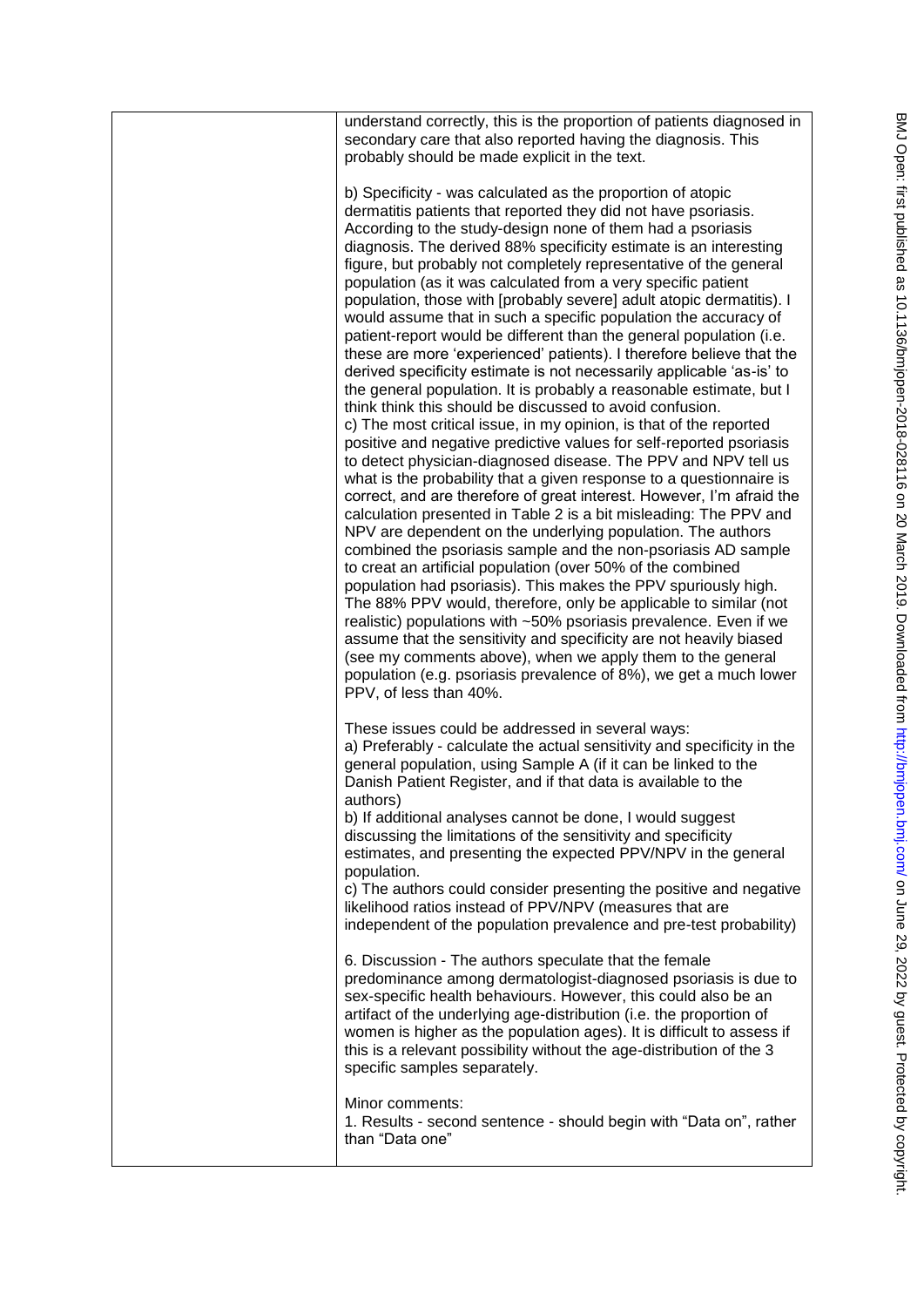| 2. Results - The authors write that "41 individuals (1.2%) were<br>excluded from the study (values treated as missing)" - This is a bit<br>unclear to me - why were they excluded (what data was missing<br>and why). How were missing values treated? This is a small<br>number, so it probably did not have a big influence, but it would be<br>helpful to clarify. |
|-----------------------------------------------------------------------------------------------------------------------------------------------------------------------------------------------------------------------------------------------------------------------------------------------------------------------------------------------------------------------|
| 3. Conclusion (and abstract?) consider clarifying that the reported<br>7.9% prevalence is of self-reported psoriasis.                                                                                                                                                                                                                                                 |
| 4. Table 2 - Consider adding the absolute numbers, or at specify<br>below that this table refers to Samples B and C, and their sample<br>sizes.                                                                                                                                                                                                                       |
| 5. Figure 1 and 2 - Consider adding the sample size and<br>specifying which of the study samples is depicted here.                                                                                                                                                                                                                                                    |

| <b>REVIEWER</b>        | Jeong Eun Kim<br>Hanyang University College of Medicine, Korea |
|------------------------|----------------------------------------------------------------|
| <b>REVIEW RETURNED</b> | 06-Jan-2019                                                    |

| <b>GENERAL COMMENTS</b> | The authors tried a new methodological approach to overcome the<br>limitation of the studies using nation-wide health data. Validation of<br>this questionnaire-based results could be helpful to support<br>drawbacks of epidemiological studies.<br>However, I have some queries. |
|-------------------------|-------------------------------------------------------------------------------------------------------------------------------------------------------------------------------------------------------------------------------------------------------------------------------------|
|                         | 1. Did you survey via telephone or email? Present the patients<br>questionnaire as a supplement data.                                                                                                                                                                               |
|                         | 2. This study focuses on the psoriasis prevalence and validation.<br>Please add more details on validation part. Clarify the 'sensitivity',<br>'specificity', 'PPV', 'NPV' (definitions, denominators and<br>numerators) and the use of data from Sample B & C.                     |
|                         | 3. In reference section, journal name should be listed as an<br>abbreviation according to the author guideline.                                                                                                                                                                     |

## **VERSION 1 – AUTHOR RESPONSE**

Comments from reviewer 1

General Comment:

Participants were asked about their dermatological diagnoses, as well as several other clinical

characteristics. The sample included three groups: A sample of the general Danish population (Sample A); People with psoriasis (Sample B); and people with atopic dermatitis (Sample C). Sample A was drawn randomly from the general Danish population (Sample A), and samples B and C were drawn from those with registered diagnoses in the Danish National Patient Register (i.e. secondary care).

The authors report on the prevalence of self-reported psoriasis in the general population sample, as well as on several other clinical characteristics of the 275 psoriasis patients in this group. They go on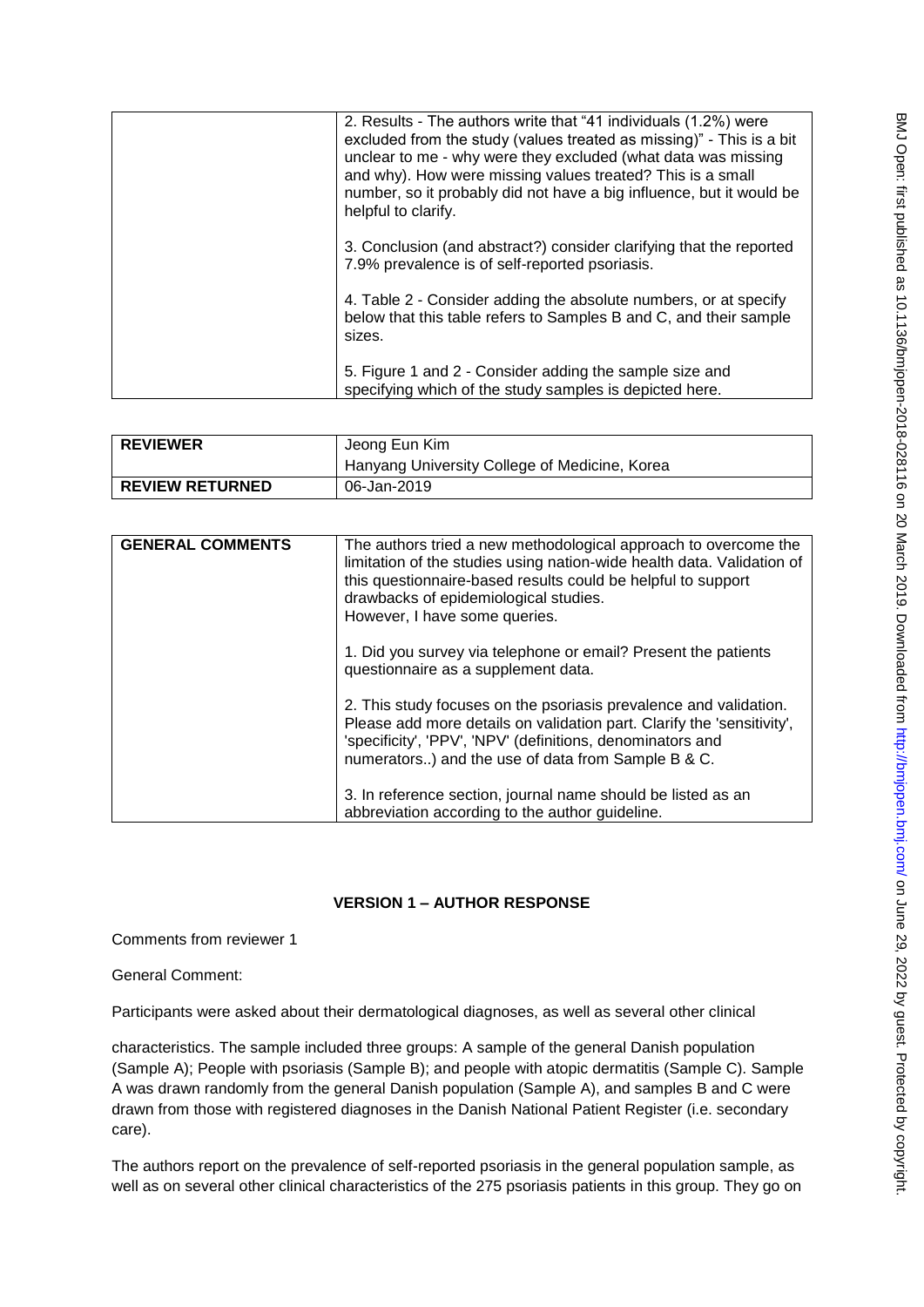and use the questionnaires administered to those with a known psoriasis diagnosis (Sample B) and those with atopic dermatitis (Sample C) in order to estimate the sensitivity and specificity of patientreported psoriasis to ascertain the diagnosis of psoriasis.

The methods are well-described, and several interesting conclusions are reported. Reading through the manuscript, I believe that a few issues mandate further attention.

Reviewer 1, Comment 1:

The study reports on results from the Danish Skin Cohort. The general construction of this cohort and other technical aspects seem to be sufficiently described, but a few more details would be helpful:

a) I could not find the time period of the study, and would be happy to know when was the data

collected.

b) It was not clear to me what was the setting of the participants' interviews. Were they conducted face-to-face? Was it a telephone interview?

Our reply:

We apologize that this was not clear from the manuscript. This information has now been added to the methods section.

Reviewer 1, Comment 2:

The psoriasis and the atopic dermatitis groups were defined based on diagnoses in the Danish

National Patient Register, which seems to include only secondary care data. If indeed this is the case, then this implies that the included patients in samples B and C are likely to be those with severe psoriasis and severe atopic dermatitis. I believe this point should be made clear to the reader in both the methods section, and when discussing the study results and limitations

Our reply:

We thank the reviewer for the opportunity to clarify this matter. Among the psoriasis and atopic dermatitis groups (Samples B and C), the majority of patients had mild psoriasis or mild atopic dermatitis when assessed by body surface area or the PO-SCORAD, respectively. Indeed, distribution of psoriasis severity and atopic dermatitis severity was as would be expected on a national level. However, since this is the topic of another manuscript currently in development, we respectfully suggest not to elaborate further on this in the present manuscript. Importantly, samples B and C were defined based on dermatologists diagnoses in the Danish National Patient Register. This register contains data from hospital inpatient visits since 1977, and outpatient visits since 1995. Since 2002, data from a number of private outpatient specialty clinics (which includes private practicing dermatologists) have also been recorded in this register. This is mentioned on page 6 of the manuscript.

Reviewer 1, Comment 3:

The data in figure 1 suggests that over half of those with self-reported psoriasis were diagnosed by non-dermatologists (i.e. GPs?). Does this mean that such patients would not have been captured in Sample B (the psoriasis patients sample)? Perhaps some brief elaboration on the relevant structure of the Danish health system would help to clarify which physicians usually diagnose psoriasis patients in Denmark, and whether this is captured electronically. To what extent is mild-moderate psoriasis captured in this electronic register?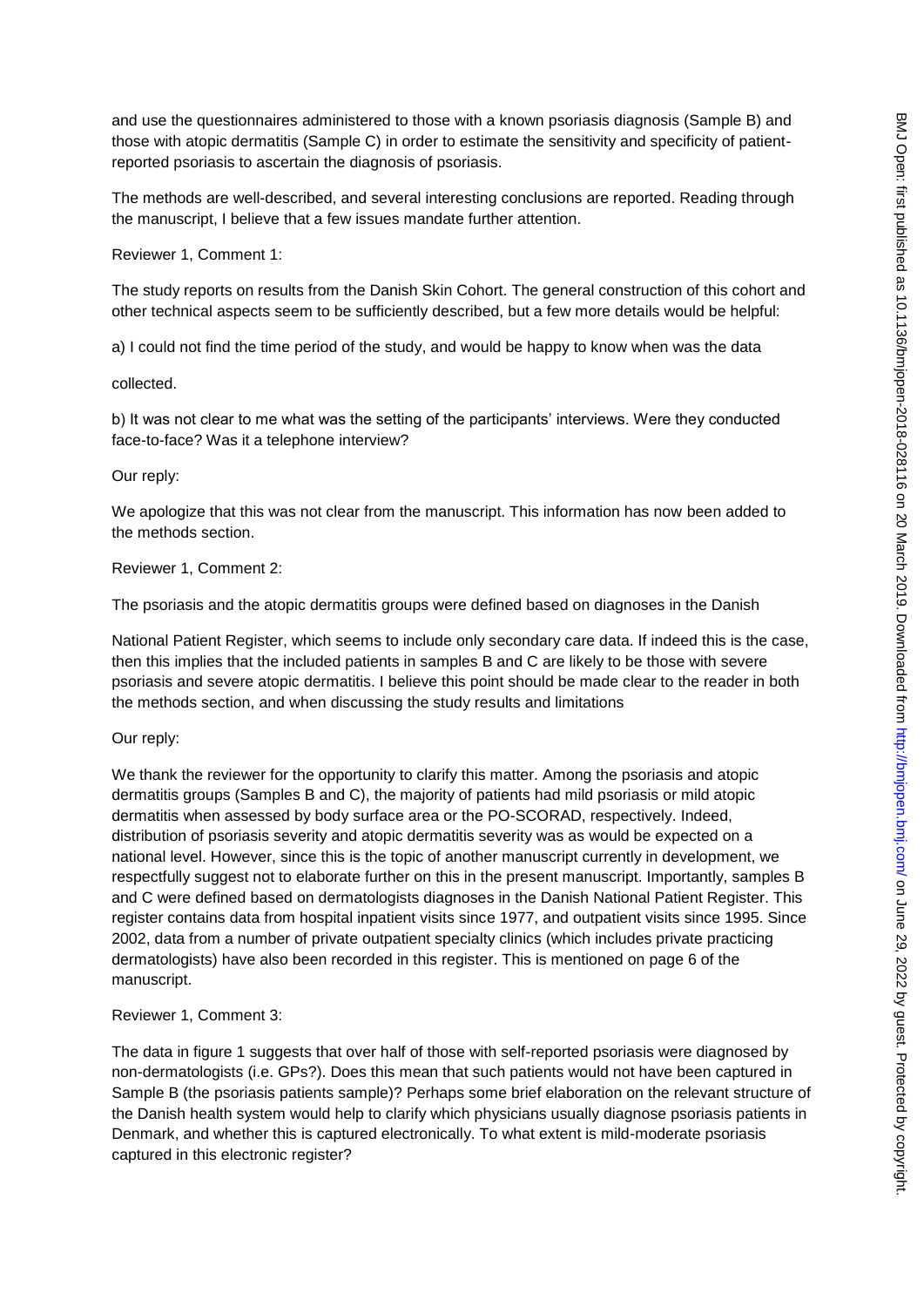### Our reply:

According to figure 1 (and as also stated in the Results section, page 8), the majority of the 221 patients with psoriasis were diagnosed by dermatologists. This has now been explicitly stated in the Results section. The National Patient Register, which served as a source for Sample B, does also contain diagnoses from non-dermatologists, however, to ensure diagnostic accuracy of Sample B and C, patients were only eligible if the diagnosis had been made by a dermatologist. Upon selecting the cohorts for the study, Sample A was selected first. Once these individuals had been drawn, then Samples B and C were extracted. This was done, to avoid the risk of a falsely-low prevalence of psoriasis (if Sample B had been extracted before Sample A, then it would appear that there were in fact 10,000 fewer patients with psoriasis in Denmark when Sample A was collected). In Denmark, patients initially consult their GP, and from there they have the are referred to a private or hospital dermatologist if the GP finds it necessary to establish a firm diagnosis or provide certain treatments, e.g. phototherapy. A referral to a dermatologist does not require that patients have severe psoriasis, and even in hospital dermatology clinics, a lot of patients with mild psoriasis or atopic dermatitis are seen (e.g. referred by rheumatologist [psoriasis] or pediatricians [atopic dermatitis]). One example could be a patient with arthritis who is referred from the rheumatologists to the dermatologists to examine whether psoriasis could be the underlying cause. These patients often have mild disease, e.g. small plaques in the hairline or nail changes. In the Danish National Patient Register, data from hospitals and a number of private clinics (including private practice dermatologists) are recorded. Visits to GPs are not recorded in this registry, but data from GP visits are available from another registry, i.e. the Health Care Statistics Registry. As suggested, we have briefly described the relevant health care setup in the revised manuscript.

#### Reviewer 1, Comment 4:

One of the study's main conclusions is that the self-reported psoriasis prevalence was 7.9%. The authors interpret this as evidence that register-based studies underestimate the prevalence of psoriasis. This seems reasonable, but I believe the authors should consider mentioning other potential sources of bias for this estimate

a) Affected individuals (i.e. people with a skin chronic skin condition) could be more prone or willing to take part in a survey (i.e. selection bias. Especially when considering the overall participation rate of around 40%)

b) Not adjusting for age: Supplementary table 1 shows that the study population was comparable to that of the source population (i.e. the entire Danish population), although "marginally skewed". However, most of the results described in the paper refer to Sample A, which is not specifically shown in Supplementary table 1. I believe it could useful to show the age- and sex-distributions of each of the 3 samples separately. If the age distribution of sample A is not similar to that of the general Danish population, this means the prevalence estimates are biased (e.g. if sample A population is older than the general population, we would expect increased psoriasis prevalence). The authors could consider presenting age-standardised estimates, or mention the potential for bias in the discussion if the sample-specific age-distribution is not similar to the general population.

#### Our reply:

The reviewer raises an important point. In epidemiological studies, particular studies estimating disease prevalence from a survey, selection bias is a risk, since patients with more severe disease are more likely to agree to participate in the survey. To specifically overcome this issue, patients were not informed about the topic of the survey initially, but were simply told that this was a survey "regarding the people in the Danish population". From this initial information, 3,490 (out of 10,000 invited) people from the general population agreed to participate. Once they had agreed, they were able to withdraw their consent to participate. In total, 41 individuals (1.2%) individuals either withdrew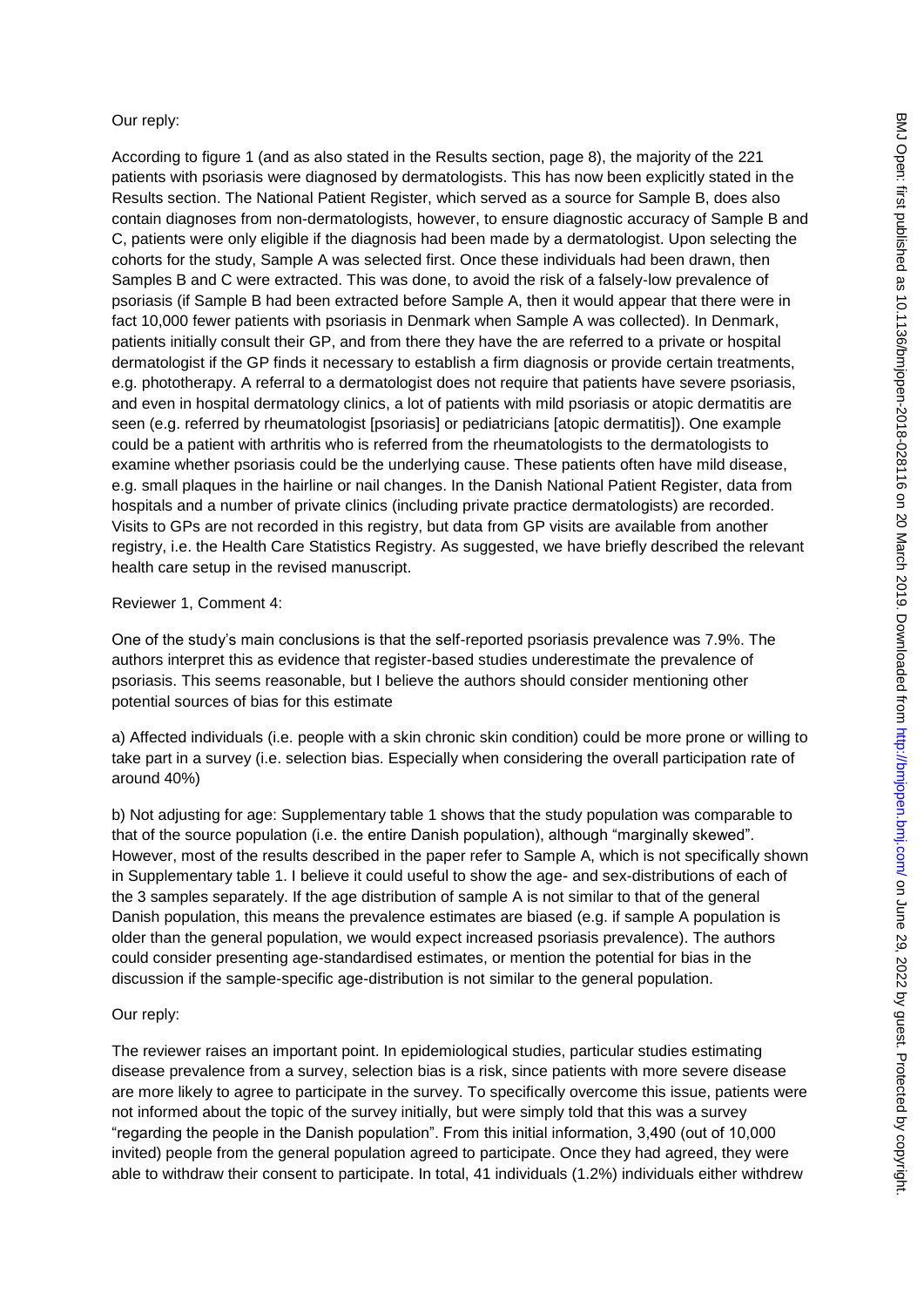consent or did participate although they had initially agreed. These were thus excluded from the study. Thus, since only 1.2% of patients declined to participate, we feel fairly confident that selection bias did not significantly affect our findings. Regarding the age distribution of Sample A compared with the general population, we have now added data for each of the 3 samples (A, B, C) in the supplementary table. Indeed it is comforting to see that characteristics of Sample A are in fact more similar to the general population than the overall group of patients that accepted to participate.

### Reviewer 1, Comment 5:

The authors attempted to assess the validity of patient-reported psoriasis. This is an important topic, as addressing the 'gap' between register-based data and 'real patients' is important for future research. Such validation studies are very much needed, and the authors succeeded in utilising their available data to address this topic. Nonetheless, they made several assumptions that could perhaps be made more explicit.

a) Sensitivity - as I mentioned above, this is probably the sensitivity to ascertain the presence of

severe psoriasis. If I understand correctly, this is the proportion of patients diagnosed in secondary care that also reported having the diagnosis. This probably should be made explicit in the text.

b) Specificity - was calculated as the proportion of atopic dermatitis patients that reported they did not have psoriasis. According to the study-design none of them had a psoriasis diagnosis. The derived 88% specificity estimate is an interesting figure, but probably not completely representative of the general population (as it was calculated from a very specific patient population, those with [probably severe] adult atopic dermatitis). I would assume that in such a specific population the accuracy of patient-report would be different than the general population (i.e. these are more 'experienced' patients). I therefore believe that the derived specificity estimate is not necessarily applicable 'as-is' to the general population.

It is probably a reasonable estimate, but I think this should be discussed to avoid confusion.

c) The most critical issue, in my opinion, is that of the reported positive and negative predictive values for self-reported psoriasis to detect physician-diagnosed disease. The PPV and NPV tell us what is the probability that a given response to a questionnaire is correct, and are therefore of great interest. However, I'm afraid the calculation presented in Table 2 is a bit misleading: The PPV and NPV are dependent on the underlying population. The authors combined the psoriasis sample and the nonpsoriasis AD sample to create an artificial population (over 50% of the combined population had psoriasis). This makes the PPV spuriously high. The 88% PPV would, therefore, only be applicable to similar (not realistic) populations with ~50% psoriasis prevalence. Even if we assume that the sensitivity and specificity are not heavily biased (see my comments above), when we apply them to the general population (e.g. psoriasis prevalence of 8%), we get a much lower PPV, of less than 40%.

These issues could be addressed in several ways:

a) Preferably - calculate the actual sensitivity and specificity in the general population, using

Sample A (if it can be linked to the Danish Patient Register, and if that data is available to the authors)

b) If additional analyses cannot be done, I would suggest discussing the limitations of the sensitivity and specificity estimates, and presenting the expected PPV/NPV in the general population.

c) The authors could consider presenting the positive and negative likelihood ratios instead of

PPV/NPV (measures that are independent of the population prevalence and pre-test probability)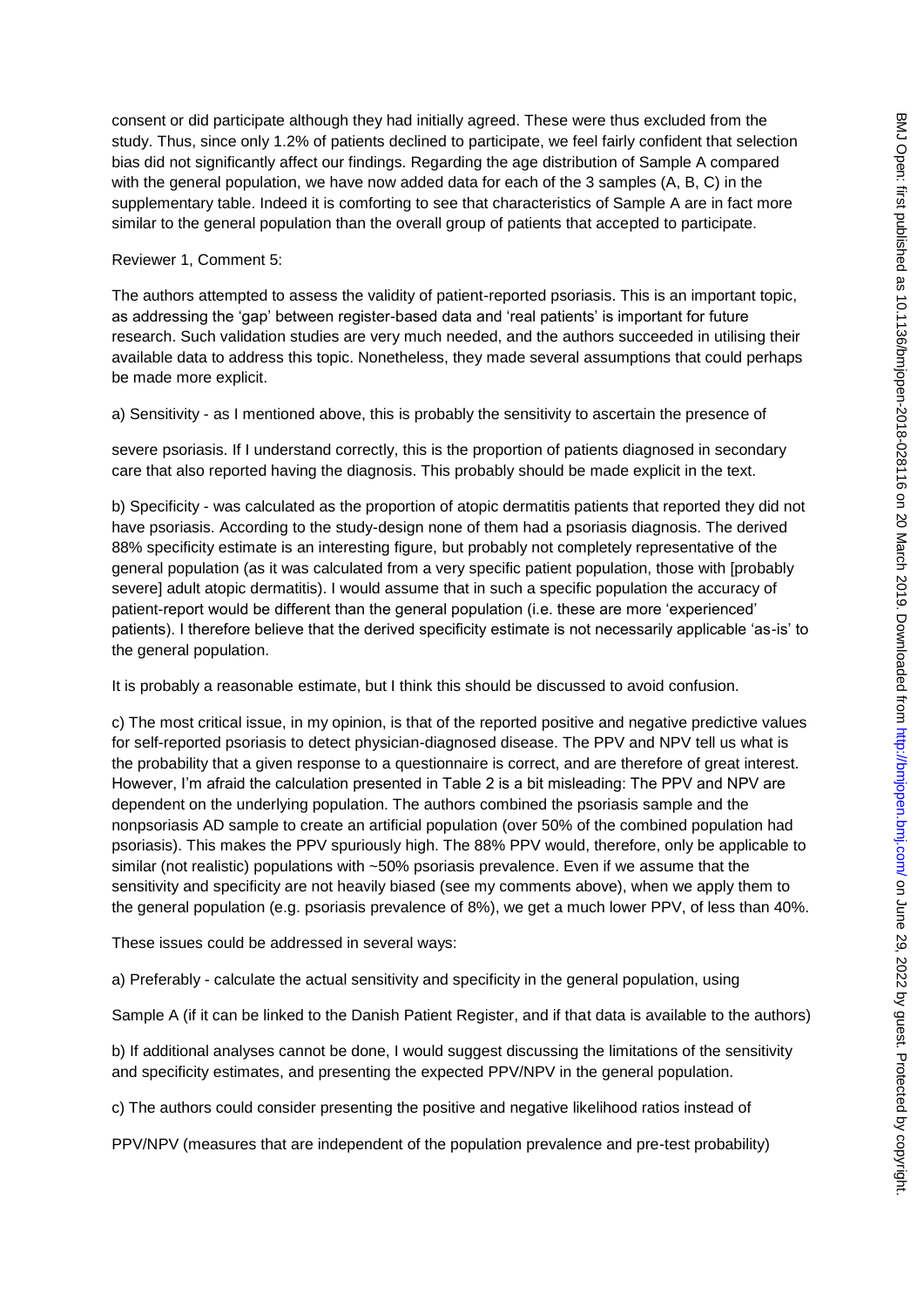Our reply:

Regarding "A) Sensitivity":

Among sample B (dermatologists diagnosed psoriasis), these patients could (as mentioned earlier) be diagnosed either in a hospital setting or by private dermatologists. As mentioned in our reply to Reviewer 1, Comment 2, the majority of patients had mild disease. We have now in the validation section of the manuscript noted that this was performed among dermatologist-diagnosed patients.

Regarding "B) Specificity":

As indicated earlier, the majority of patients in Sample B and C had mild disease, and we therefore do not believe that use of this cohort poses any major issues. However, we have added a sentence in the limitations section to ensure that this topic is adequately addressed.

Regarding "C) PPV":

The reviewer raises an important point. We agree, and have now removed the PPV and NPR, and focused on sensitivity and specificity in the results section. The positive and negative likelihood ratios are now shown in Table 2. Furthermore, upon updating Table 2, we discovered an unfortunate mistake regarding the sensitivity and specificity of one of the questions, which now have been corrected. We apologize for this mistake.

#### Reviewer 1, Comment 6:

Discussion - The authors speculate that the female predominance among dermatologist-diagnosed psoriasis is due to sex-specific health behaviours. However, this could also be an artifact of the underlying age-distribution (i.e. the proportion of women is higher as the population ages). It is difficult to assess if this is a relevant possibility without the age-distribution of the 3 specific samples separately.

Our reply:

Please see our reply to Reviewer 1, Comment 4.

Reviewer 1, Comment 7:

Results - second sentence - should begin with "Data on", rather than "Data one".

Our reply:

Thank you for catching this typo. This has been corrected.

Reviewer 1, Comment 8:

Results - The authors write that "41 individuals (1.2%) were excluded from the study (values treated as missing)" - This is a bit unclear to me - why were they excluded (what data was missing and why). How were missing values treated? This is a small number, so it probably did not have a big influence, but it would be helpful to clarify.

Our reply:

Please see our reply to Reviewer 1, comment 4.

Reviewer 1, Comment 9: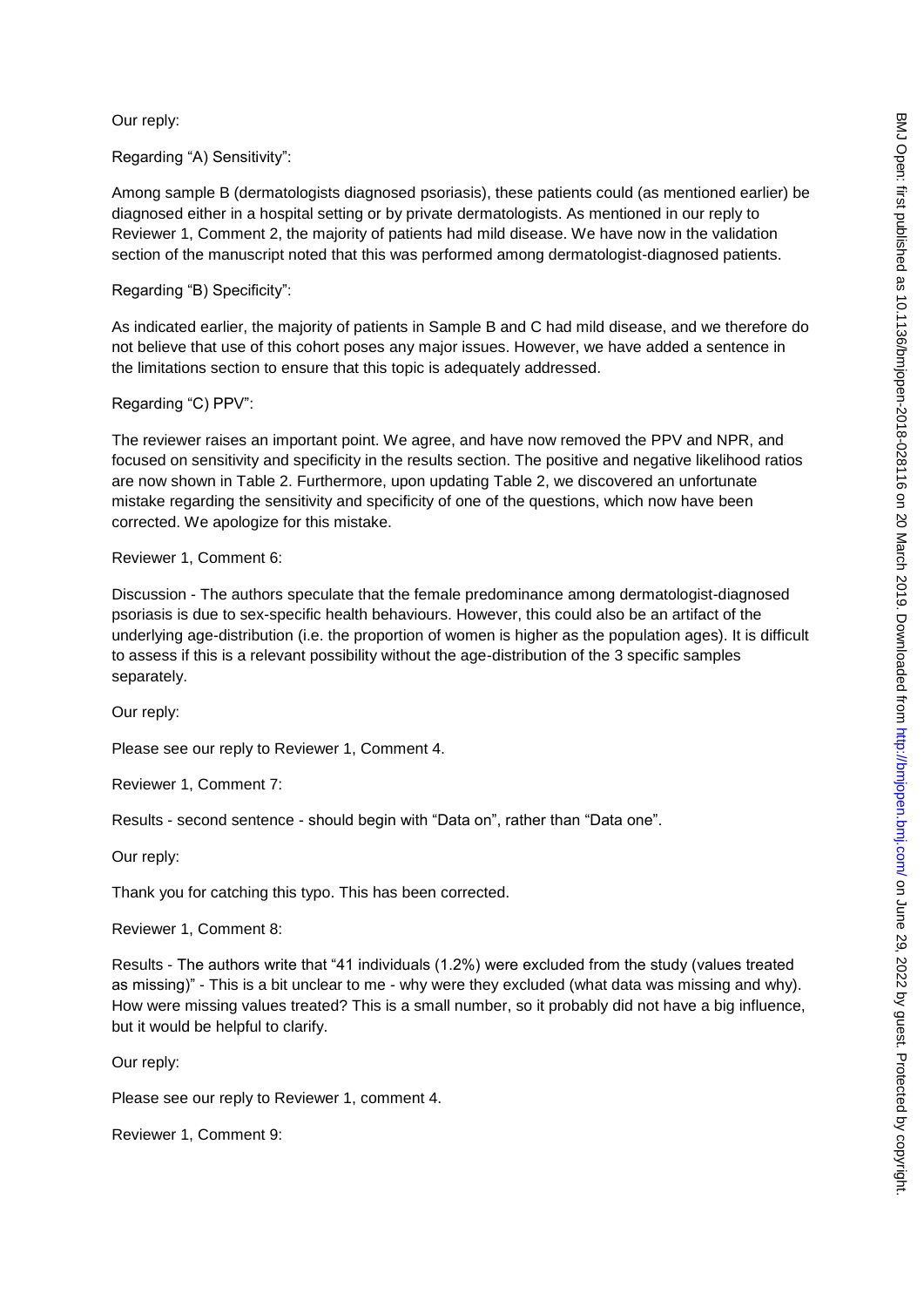Conclusion (and abstract?) consider clarifying that the reported 7.9% prevalence is of self-reported psoriasis.

Our reply:

This has now been clarified in the conclusion and the abstract.

Reviewer 1, Comment 10:

Table 2 - Consider adding the absolute numbers, or at specify below that this table refers to Samples B and C, and their sample sizes.

Our reply:

This has been added to the table legend.

Reviewer 1, Comment 11:

Figure 1 and 2 - Consider adding the sample size and specifying which of the study samples is

depicted here.

Our reply:

This information has now been added to Figure 1 and 2.

Comments from reviewer 2

General Comment:

The authors tried a new methodological approach to overcome the limitation of the studies using nationwide health data. Validation of this questionnaire-based results could be helpful to support drawbacks of epidemiological studies.

However, I have some queries.

Reviewer 2, comment 1:

Did you survey via telephone or email? Present the patients questionnaire as a supplement data.

Our reply:

Please see our reply to Reviewer 1, comment 1, and the updated Methods section. The Patient questionnaire was in Danish. While many of the phrases are unambiguous in the Danish language, it is not clear that this would be the case if they were translated into English. We therefore feel that presentation of the full questionnaire would be of little value, however, we have added an overview of the data collected in the survey and presented this in the supplementary materials.

Reviewer 2, comment 2:

This study focuses on the psoriasis prevalence and validation.

Please add more details on validation part. Clarify the 'sensitivity', 'specificity', 'PPV', 'NPV' (definitions, denominators and numerators..) and the use of data from Sample B & C.